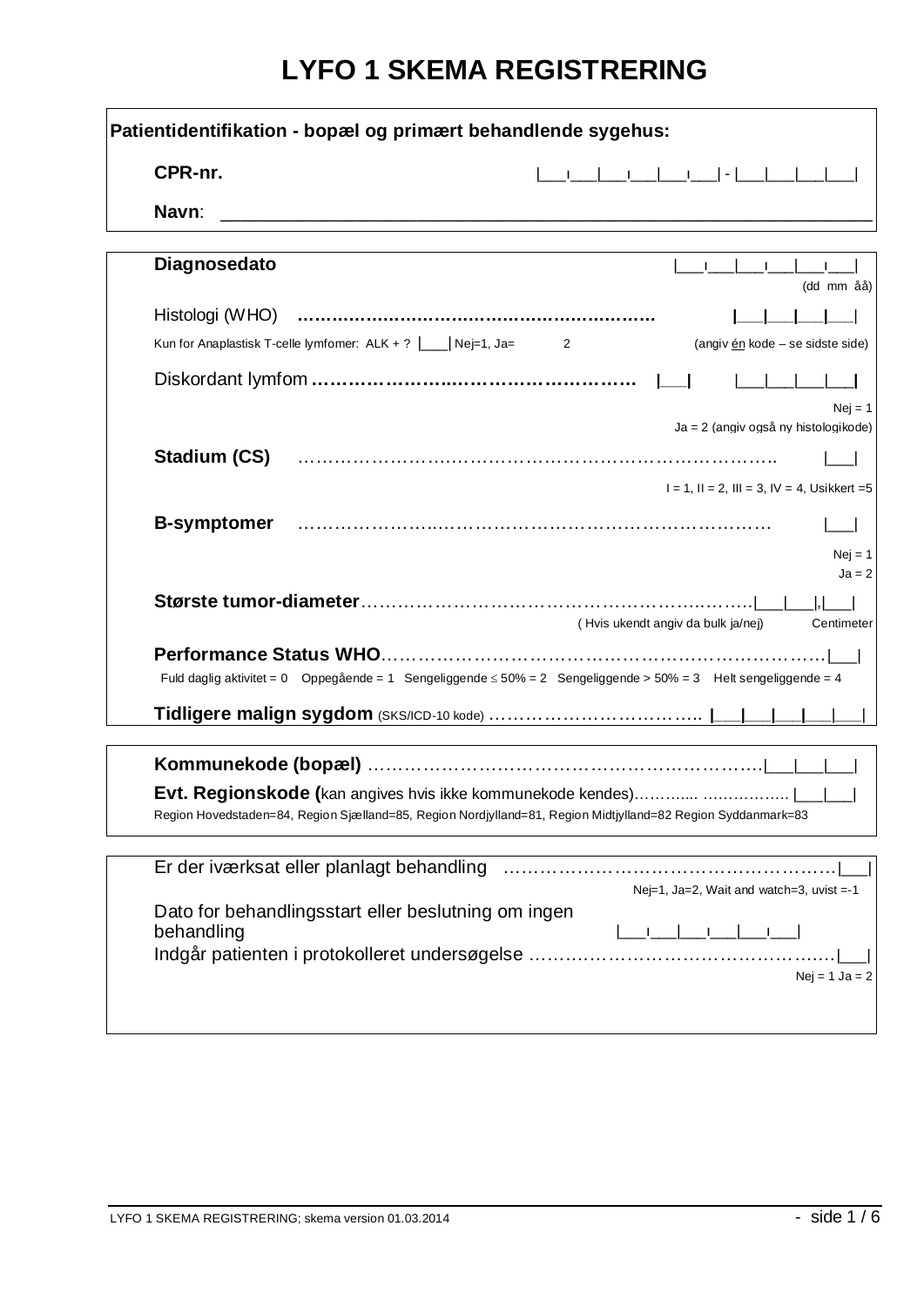ara-aortic iliac  $R$  iliac

#### **Dominant sygdomslokalisation**……………………………………………………..|\_\_\_|

Kun Nodalt = 1, Kun ekstranodalt = 2, Primært nodalt, sekundært ekstranodalt = 3, Primært ekstranodalt, sekundært nodalt = 4

|                                                |                                              | $Nej = 1, Ja = 2$ |      |
|------------------------------------------------|----------------------------------------------|-------------------|------|
| <b>Nodalt</b>                                  | Dxt.                                         | <b>Midt</b>       | Sin. |
| Rhinopharynx                                   |                                              |                   |      |
| Waldeyers svælgring                            |                                              |                   |      |
|                                                |                                              |                   |      |
| Hals, øvre                                     |                                              |                   |      |
| Supraklavikulært (nedre hals)                  |                                              |                   |      |
| Infraklavikulært                               |                                              |                   |      |
| <b>Aksiller</b>                                |                                              |                   |      |
| Mediastinum                                    |                                              |                   |      |
| Lungehili                                      |                                              |                   |      |
|                                                |                                              |                   |      |
| Tarmkrøs                                       |                                              |                   |      |
| <b>Pelvis</b>                                  |                                              |                   |      |
| Ingvinale                                      |                                              |                   |      |
| Region                                         | <b>Region</b>                                |                   |      |
| R upper neck<br>(above thyroid -<br>cartilage) | L upper neck<br>(above thyroid<br>cartilage) |                   |      |
| R lower neck                                   | L lower neck                                 |                   |      |
| R infraclavicular.                             | -L infraclavicular                           |                   |      |
| R axilla                                       | -L axilla                                    |                   |      |
| R hilum                                        | L hilum.                                     |                   |      |
| R inguinofemoral                               | L inguinofemoral                             |                   |      |
|                                                |                                              |                   |      |

Milt ………………………………… |\_\_\_|

**Mediastinum**

Knoglemarv ………………………………… |\_\_\_|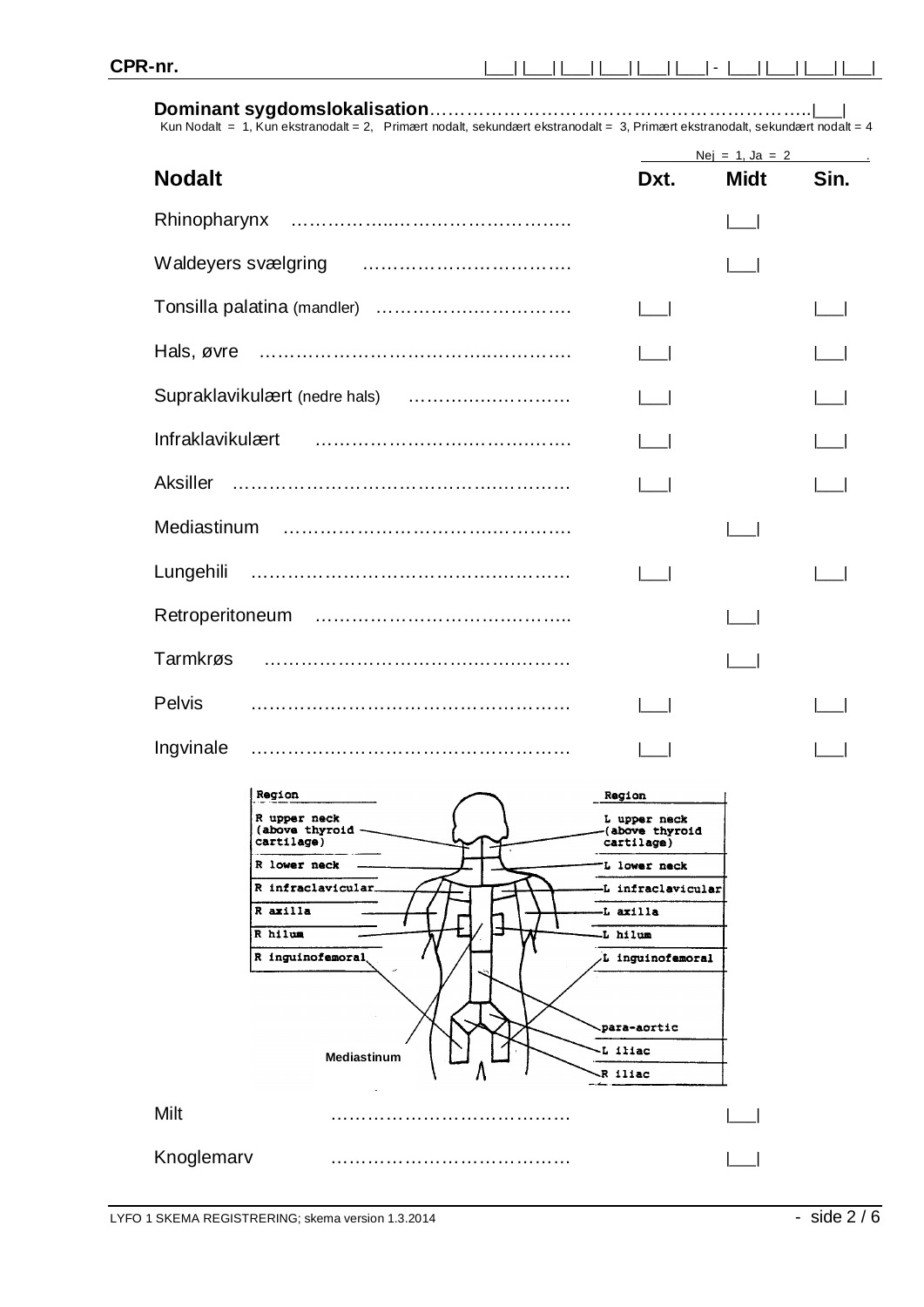#### $Nej = 1Ja = 2$

#### **Ekstranodalt**

| Orbita                                          |  |
|-------------------------------------------------|--|
|                                                 |  |
| Tårekirtel (incl conjunctiva)                   |  |
| <b>Bihuler</b>                                  |  |
|                                                 |  |
|                                                 |  |
|                                                 |  |
|                                                 |  |
|                                                 |  |
| Mamma                                           |  |
|                                                 |  |
|                                                 |  |
|                                                 |  |
|                                                 |  |
| Pancreas                                        |  |
|                                                 |  |
| Lever                                           |  |
| Perikardie-ekssudat med indhold af lymfomceller |  |
| Pleura-ekssudat med indhold af lymfomceller     |  |
| Ascites med indhold af lymfomceller             |  |
| <b>Testis</b>                                   |  |
| Urinblære                                       |  |
| Ovarier                                         |  |
| Vagina                                          |  |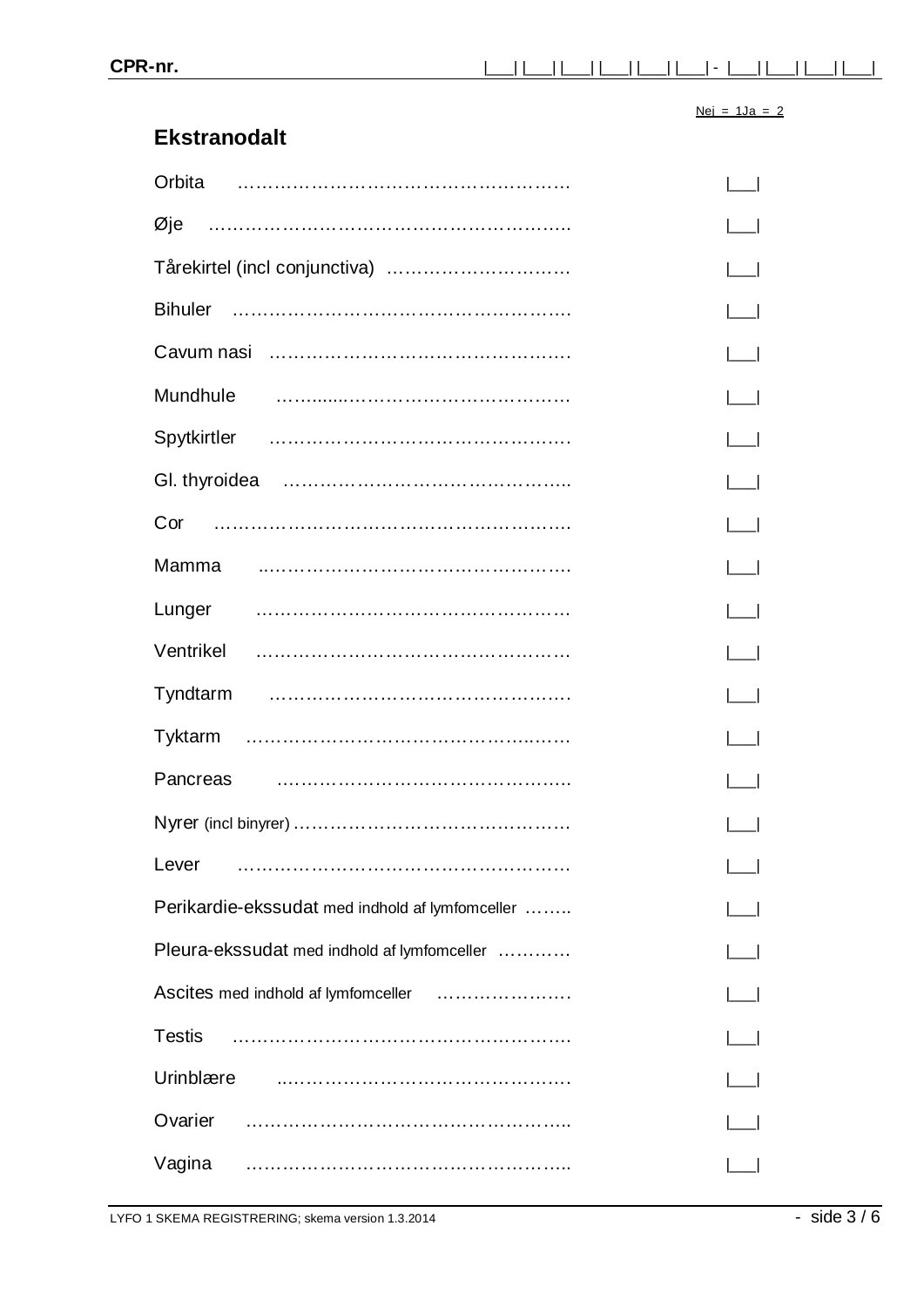## **CPR-nr.** |\_\_\_| |\_\_\_| |\_\_\_| |\_\_\_| |\_\_\_| |\_\_\_| - |\_\_\_| |\_\_\_| |\_\_\_| |\_\_\_| Uterus ……………………………………………… |\_\_\_| Hud (incl subcutis)…………………………………….… |\_\_\_| Muskulatur ……………………………………….…. |\_\_\_| Knogler ………………………………….………… |\_\_\_| CNS ……………………………………………… |\_\_\_| (Tumorvæv inde i cerebrum, cerebellum eller medulla.) Leptomeninges ………………………………….… |\_\_\_| (med eller uden celler i cerebrospinalvæsken)

Intravaskulært ………………………………….… |\_\_\_|

### **Laboratoriedata**

| Hæmoglobin                                                                        |                                                                                                                                                                                                                                                                                                                                                                                                                                                   |
|-----------------------------------------------------------------------------------|---------------------------------------------------------------------------------------------------------------------------------------------------------------------------------------------------------------------------------------------------------------------------------------------------------------------------------------------------------------------------------------------------------------------------------------------------|
| Thrombocytter                                                                     | $\vert$ $\vert$ $\vert$ $\vert$ mia./                                                                                                                                                                                                                                                                                                                                                                                                             |
| Leukocytter                                                                       |                                                                                                                                                                                                                                                                                                                                                                                                                                                   |
| Lymfocytter $\lfloor \frac{m}{2} \rfloor$ %; $\lfloor \frac{m}{2} \rfloor$ mia./l |                                                                                                                                                                                                                                                                                                                                                                                                                                                   |
| <b>SR</b>                                                                         | $\vert$ $\vert$ $\vert$ mm/h                                                                                                                                                                                                                                                                                                                                                                                                                      |
| P-Albumin $ \_$   g/l; $ \_$   $\mu$ mol/l                                        |                                                                                                                                                                                                                                                                                                                                                                                                                                                   |
| P-Calcium  ___  ion  ___  korrigeret  ___  total                                  |                                                                                                                                                                                                                                                                                                                                                                                                                                                   |
| P-Kreatinin                                                                       |                                                                                                                                                                                                                                                                                                                                                                                                                                                   |
| P-Bilirubin                                                                       | __ __ __  µmol / l                                                                                                                                                                                                                                                                                                                                                                                                                                |
| P-ALAT                                                                            |                                                                                                                                                                                                                                                                                                                                                                                                                                                   |
| P-Basisk fosfatase Over øvre reference  __ 1=nej,2=ja                             | IIIIIIU/I                                                                                                                                                                                                                                                                                                                                                                                                                                         |
| P-LDH Over øvre reference  __  1=nej,2=ja                                         | $\begin{array}{c c c c c c c} & \multicolumn{1}{c }{\multicolumn{1}{c }{\multicolumn{1}{c }{\multicolumn{1}{c }{\multicolumn{1}{c }{\multicolumn{1}{c }{\multicolumn{1}{c }{\multicolumn{1}{c }{\multicolumn{1}{c }{\multicolumn{1}{c }{\multicolumn{1}{c }{\multicolumn{1}{c }{\multicolumn{1}{c }{\multicolumn{1}{c }{\multicolumn{1}{c }{\multicolumn{1}{c }{\multicolumn{1}{c }{\multicolumn{1}{c }{\multicolumn{1}{c }{\multicolumn{1}{c }{$ |
|                                                                                   | $\vert$ $\vert$ $\vert$ nmol/l                                                                                                                                                                                                                                                                                                                                                                                                                    |
|                                                                                   | $ $ $\Box$ $ $ , $ $ $\Box$ $\Box$ $\Box$                                                                                                                                                                                                                                                                                                                                                                                                         |
| P-IgG __ g/l;  __  μmol/l                                                         | $\lfloor \_ \rfloor$ , $\lfloor$                                                                                                                                                                                                                                                                                                                                                                                                                  |
| $P$ -IgM __ g/l;  __  µmol/l                                                      |                                                                                                                                                                                                                                                                                                                                                                                                                                                   |
|                                                                                   | ingen $= 1$<br>IgG<br>$= 2$<br>lgA<br>$=$ 3<br>lgM<br>$= 4$                                                                                                                                                                                                                                                                                                                                                                                       |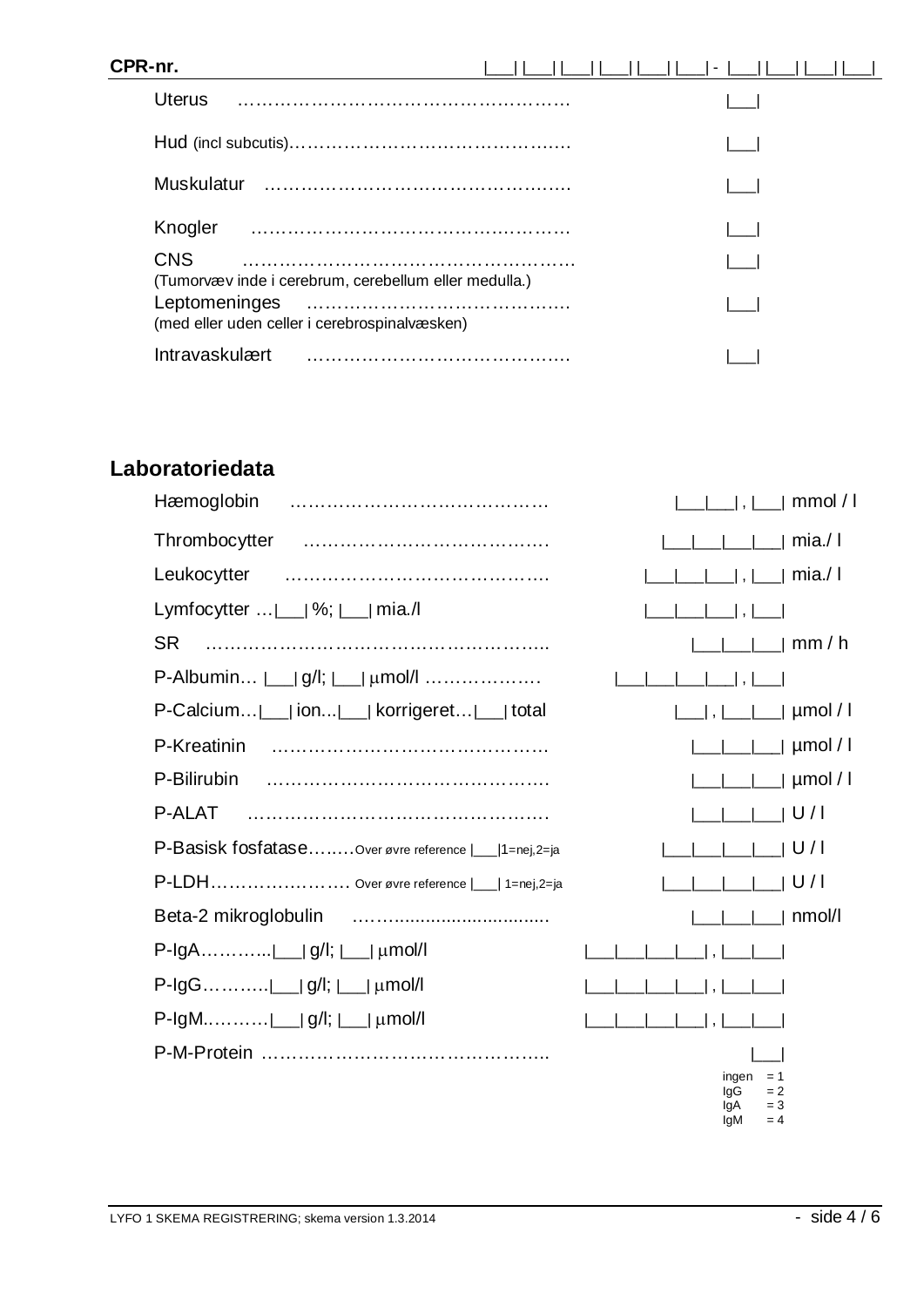**Eventuelle bemærkninger** (indtastes ikke i databasen)

\_\_\_\_\_\_\_\_\_\_\_\_\_\_\_\_ \_\_\_\_\_\_\_\_\_\_\_\_\_\_\_\_\_\_\_\_\_\_\_\_\_\_\_\_\_\_\_\_\_\_\_ Dato Underskrift